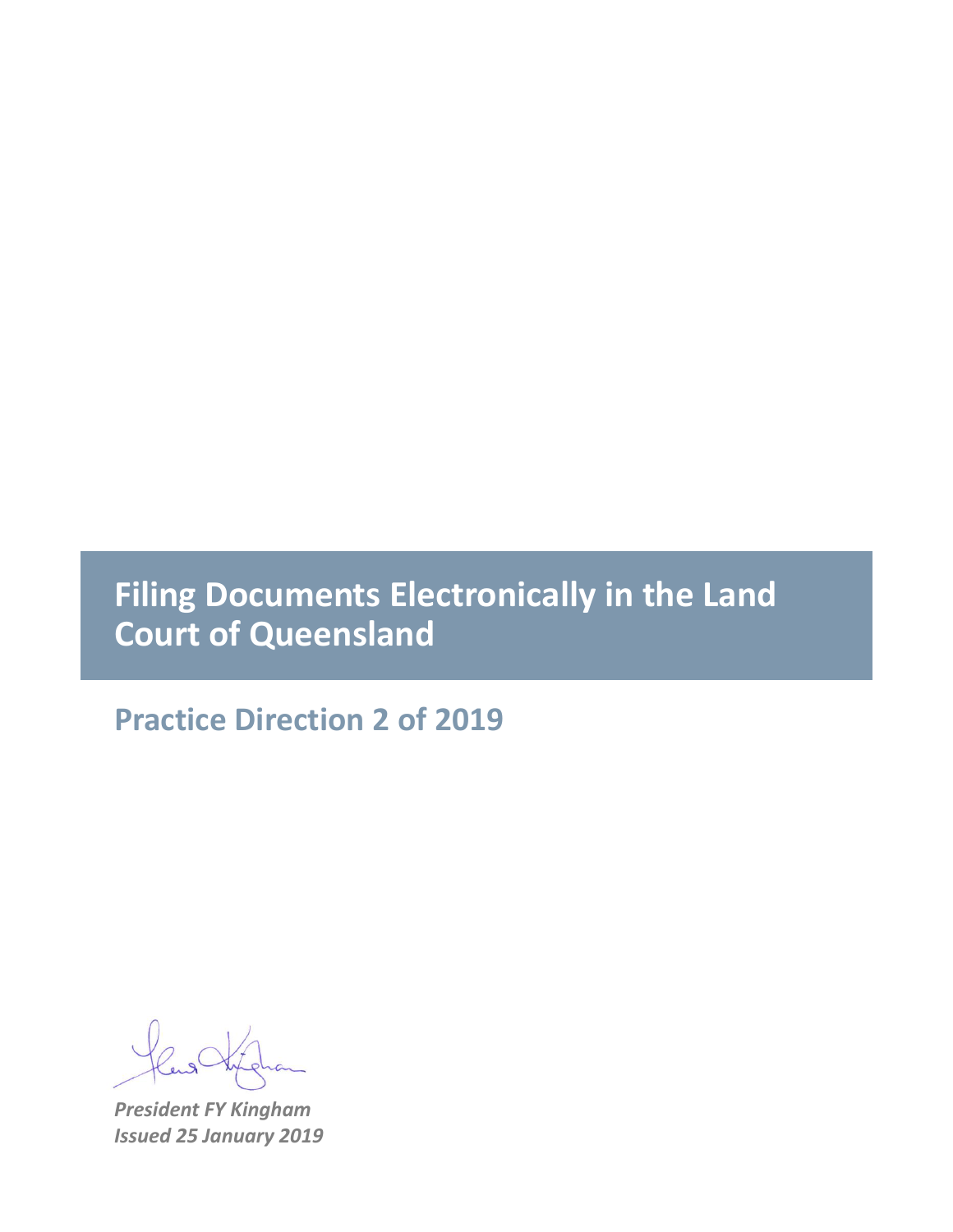# TABLE OF CONTENTS

#### Table of Contents

| Introduction                                |          |
|---------------------------------------------|----------|
| What documents may be filed electronically? |          |
| How are documents filed electronically?     |          |
| Words and meanings                          | $\Delta$ |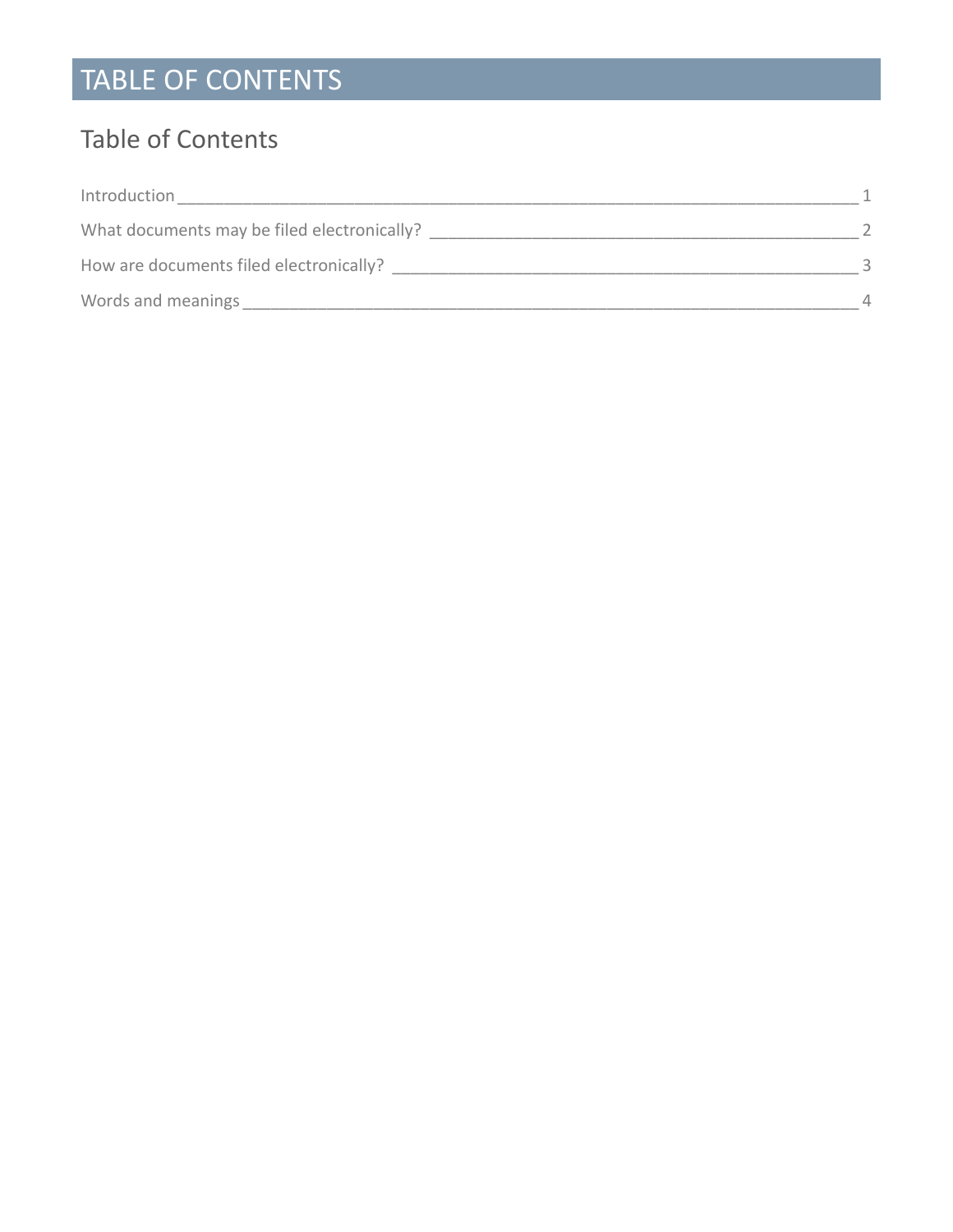## INTRODUCTION

#### <span id="page-2-0"></span>Introduction

- 1. This Practice Direction is issued pursuant to s 22(2) of the *Land Court Act 2000* and repeals and wholly replaces Land Court *Practice Direction 1 of 2016 – Provision of Electronic Documents to the Land Court*.
- 2. This Practice Direction explains the procedure the Court will use for *filing documents electronically*.
- 3. This Practice Direction is to be applied with the objective of avoiding undue delay, expense and technicality.
- 4. The purpose of this Practice Direction is to facilitate the Court dealing with cases in a way that is accessible, fair, just, economical and expeditious.
- 5. Terms that appear in italics in the Practice Direction are defined in the Words and meanings section of the document.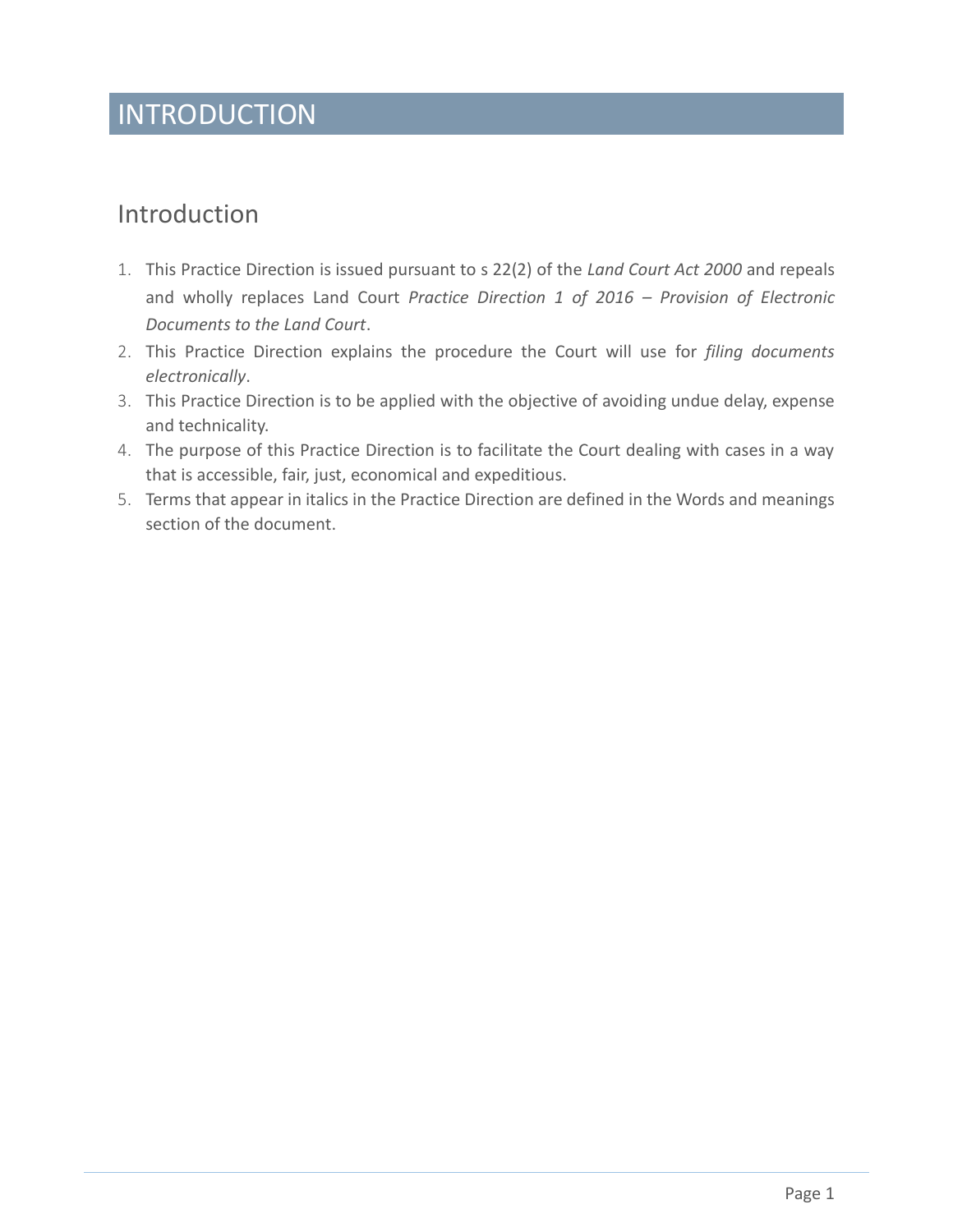## WHAT DOCUMENTS MAY BE FILED ELECTRONICALLY?

#### <span id="page-3-0"></span>What documents may be filed electronically?

- 6. The following documents **may be** provided electronically for filing–
	- a) general applications<sup>1</sup> in a case;
	- b) affidavits, statements of evidence, expert reports, or, subject to paragraph 6, any other documents to be filed in a case; and
	- c) documents, including referral documents in cases commenced in the Court under a recommendatory provision.<sup>2</sup>
- 7. The following documents<sup>3</sup> **may not** be provided electronically for filing and must be *filed* in hardcopy–
	- a) an originating application; and
	- b) a notice of appeal.
- 8. A request for a subpoena<sup>4</sup> or a notice of non-party disclosure may be made by email. If the request is approved–
	- a) the subpoena or notice will be issued in electronic format, and provided to the party who requested it; and
	- b) the Land Court Registry will file the requests.

 $\overline{a}$ 

<sup>&</sup>lt;sup>1</sup> The Land Court Registry will provide, electronically, a sealed copy of the general application for service.

<sup>2</sup> *Land Court Act 2000* s 52A defines the meaning of recommendatory provision. It includes referrals to the Court which commence mining objection hearings.

<sup>3</sup> Document is defined in the *Evidence Act 1977* Sch 3.

 $4$  A request for a subpoena will not be processed until the applicable fee is paid.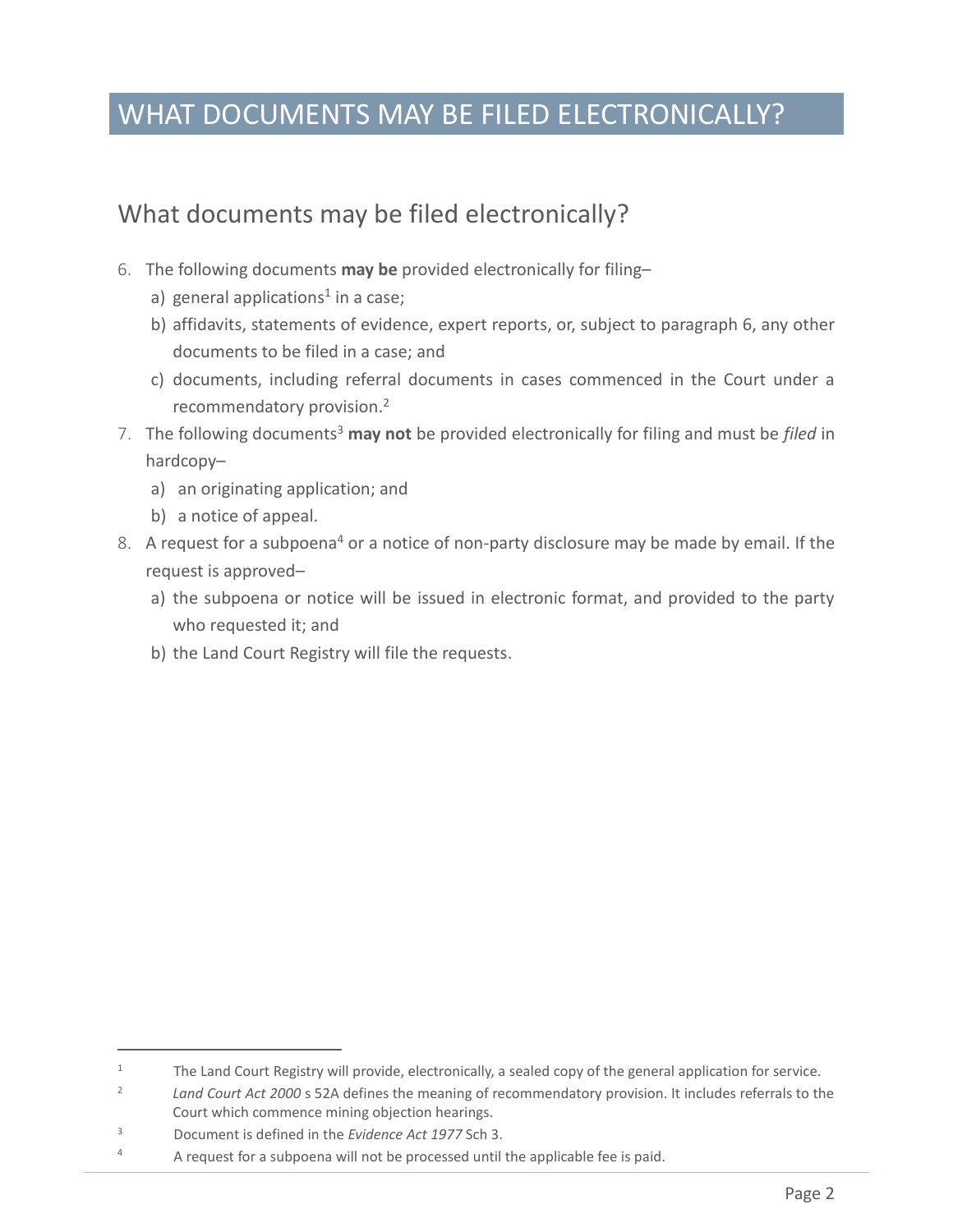## HOW ARE DOCUMENTS FILED ELECTRONICALLY?

#### <span id="page-4-0"></span>How are documents filed electronically?

- 9. The Land Court Registry will accept a document electronically for filing if it complies with the following requirements–
	- a) it is provided as an unrestricted text-searchable PDF file or in another form approved by the Principal Registrar in writing prior to filing;
	- b) if the document does not exceed 10MB it–
		- i. is attached to an email; or
		- ii. provided on a USB or portable hard drive;
	- c) if the document exceeds 10MB, it is provided on a USB or portable hard drive.
- 10. The Land Court Registry will not accept a document electronically for filing if the document can only be accessed through a *file hosting service* or via links to other websites provided in an email.
- 11. A document that is longer than 30 pages may be provided electronically for filing, however, the party filing the document must also provide a hardcopy to the Land Court Registry, either in person or by post as soon as practicable.
- 12. The date of filing for a document provided electronically will be–
	- a) if the document is received<sup>5</sup> by the Land Court Registry before 4.30pm on a day the registry is open for business – that day; or
	- b) otherwise the next day the registry is open for business.

 $\overline{a}$ 

<sup>5</sup> If the document is provided electronically in parts, the document is not received until all parts have been received.